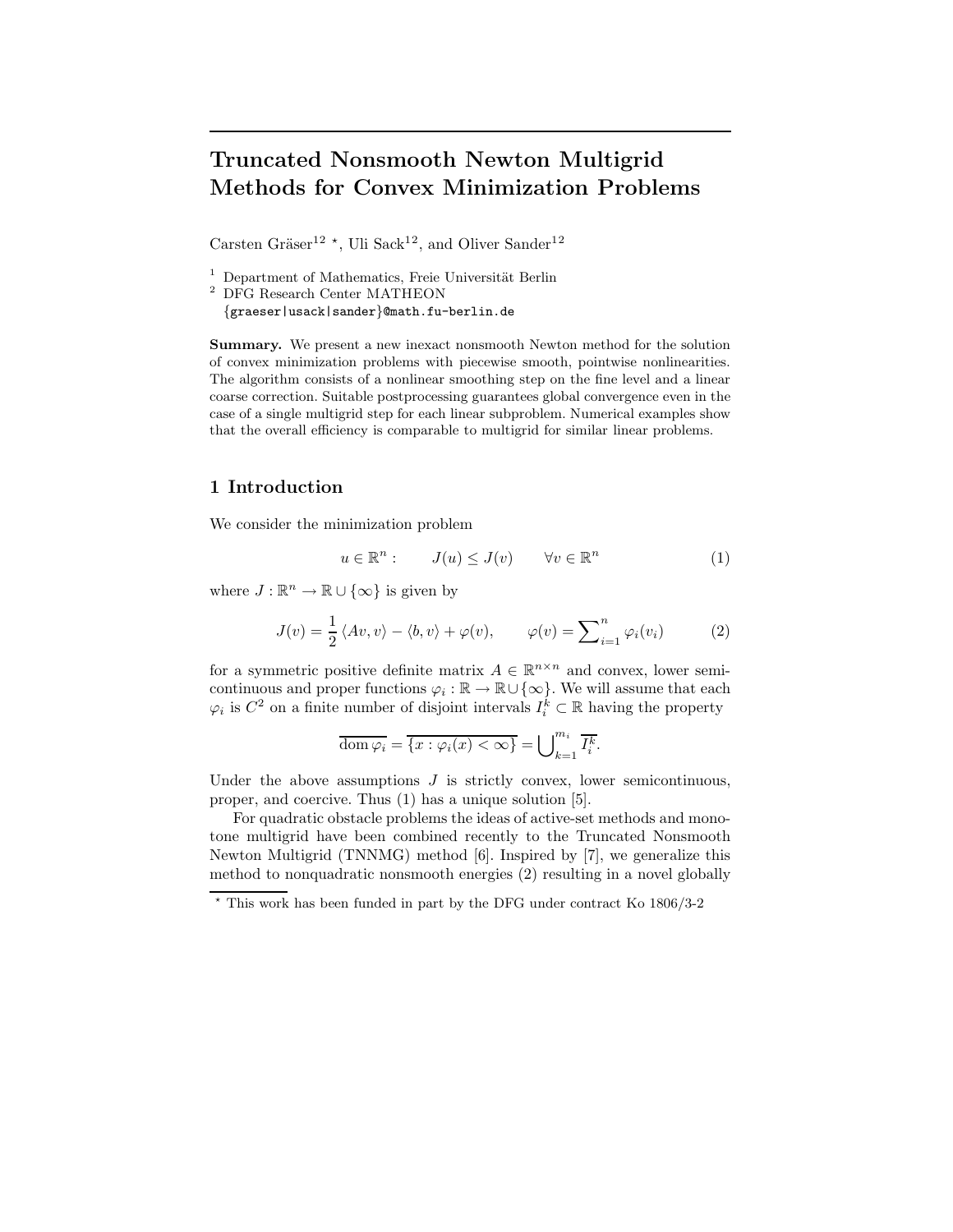convergent multigrid method. While our approach is more flexible and significantly easier to implement than the algorithm in [7] the numerical examples indicate that it is comparable to linear multigrid for resonable initial iterates which can be obtained, e.g., by nested iteration.

#### 2 A Nonsmooth Newton Method

Problem (1) can be equivalently formulated as the following inclusion

$$
(A + \partial \varphi)(u) \ni b,\tag{3}
$$

where the subdifferential  $\partial \varphi$  of  $\varphi$  is the set-valued diagonal operator given by  $(\partial \varphi(v))_i = \partial \varphi_i(v_i)$ . Similar to the linear case  $\varphi = 0$  the nonlinear Gauß-Seidel method  $u^{k+1} = u^k + \mathcal{F}u^k$  defined by successive minimization of J in the coordinate directions can be represented by the operator

$$
\mathcal{F}(v) = (D + L + \partial \varphi)^{-1} (b - Rv) - v,
$$

where we have used the splitting  $A = D + L + R$  in the diagonal, left, and right parts. Using a monotonicity argument it can be shown that the nonlinear Gauß-Seidel method converges globally to the solution of (1) [7]. Unfortunately, as in the linear case, the convergence rates deteriorate rapidly if A is a differential operator discretized on finer and finer grids.

It follows from the global convergence of the Gauß-Seidel method that the original problem (3) is equivalent to the fixed-point equation

$$
\mathcal{F}(u) = 0\tag{4}
$$

for the operator  $\mathcal F$  which is single-valued and Lipschitz continuous. This suggests to use a nonsmooth Newton approach for (4) which leads to methods

$$
u^{k+1} = u^k - H(u^k)^{-1} \mathcal{F}(u^k)
$$
 (5)

where  $H(u^k)$  is a generalized linearization of  $\mathcal F$ . In order to construct such  $H(u^k)$  we first derive a linearization of  $f_i = (A_{ii} + \partial \varphi_i)^{-1} : \mathbb{R} \to \mathbb{R}$ . Since  $f_i$ is strictly monotone and Lipschitz continuous it is differentiable almost everywhere by Rademacher's theorem [9]. An element of the generalized Jacobian in the sense of Clarke [3] is given by

$$
\partial f_i(x) = \begin{cases} 0 & \text{if } \partial \varphi_i(f_i(x)) \text{ is set-valued,} \\ (a_{ii} + \varphi''_i(f_i(x)))^{-1} & \text{else.} \end{cases}
$$
(6)

For  $\varphi''_i$  we use either the derivative from the left or from the right and  $(a_{ii} + a_{ii})$  $\varphi''_i(f_i(x)))^{-1}$  is set to zero if both one-sided derivatives tend to infinity.

Given an index set  $\mathcal{J} \subset \{1, \ldots, n\}$  and a matrix or vector  $(n \times 1 \text{ matrix})$ M we introduce the following notation for truncated versions of M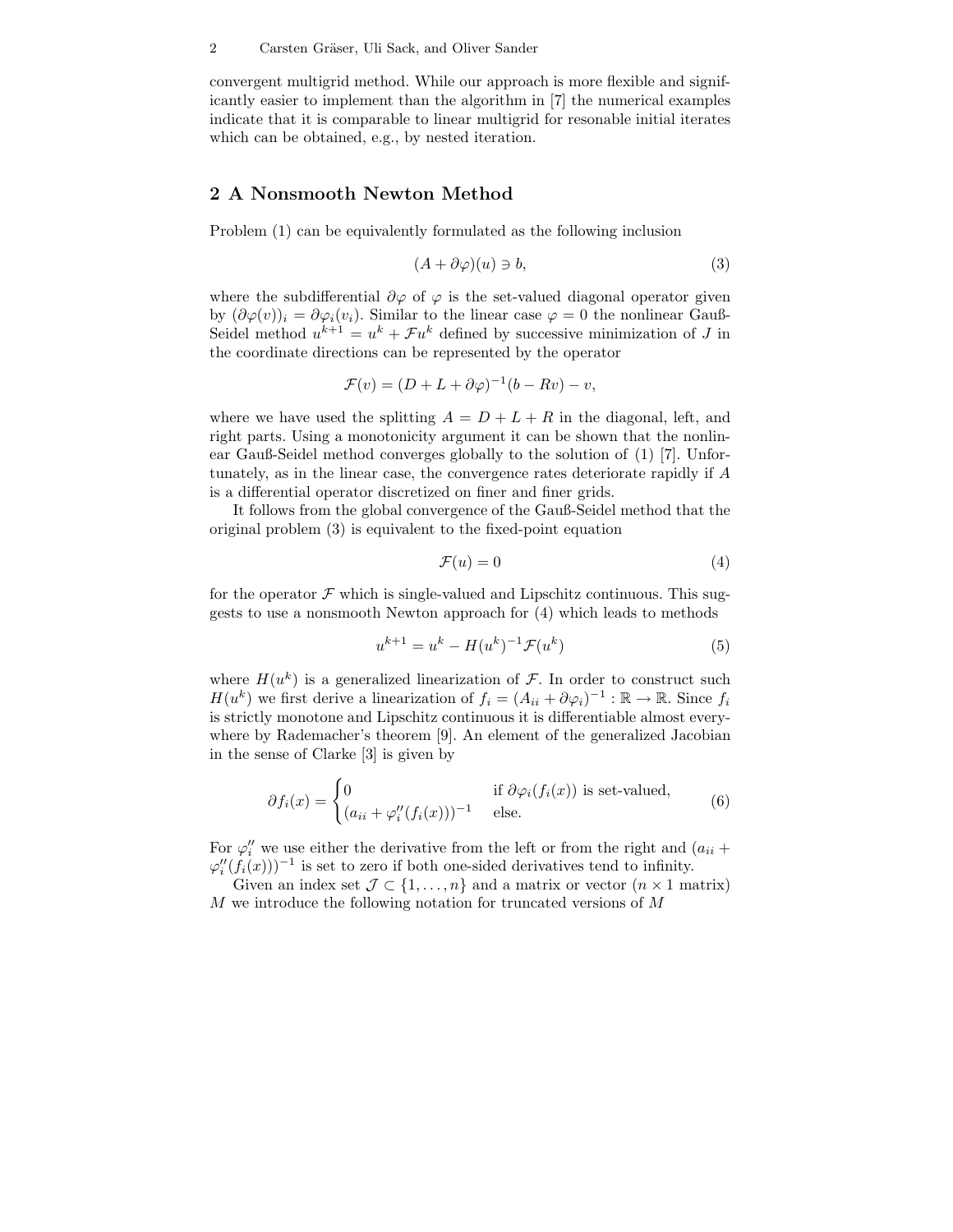$$
(M_{\mathcal{J}})_{ij} = \begin{cases} M_{ij} & \text{for } i \in \mathcal{J} \\ 0 & \text{else,} \end{cases} \qquad (M_{\mathcal{J},\mathcal{J}})_{ij} = \begin{cases} M_{ij} & \text{for } i, j \in \mathcal{J} \\ 0 & \text{else.} \end{cases}
$$

Assuming a chain rule elementary computations lead to a linearization of  $\mathcal F$ given by

$$
\partial \mathcal{F}(v) = -\left(D + L + \varphi''(v + \mathcal{F}v)_{\mathcal{I}(v + \mathcal{F}v)}\right)^{-1} R_{\mathcal{I}(v + \mathcal{F}v)} - I \tag{7}
$$

with the index set of inactive components

 $\mathcal{I}(v) = \{i : \partial \varphi_i(v_i) \text{ is single-valued and } \varphi''_i(v_i) \text{ is finite}\}.$ 

**Theorem 1.** If  $H(u^k) = \partial \mathcal{F}(u^k)$  is used in a nonsmooth Newton step (5) the resulting iteration can be equivalently rewritten as the following two-step method

$$
u^{k+\frac{1}{2}} = u^k + \mathcal{F}(u^k),\tag{8}
$$

$$
u^{k+1} = u^{k+\frac{1}{2}} + \mathcal{C}(u^{k+\frac{1}{2}}),\tag{9}
$$

with the linear correction

$$
\mathcal{C}(v) = -\left(J''(v)_{\mathcal{I}(v),\mathcal{I}(v)}\right)^{-1} J'(v)_{\mathcal{I}(v)}.
$$
\n(10)

The proof of Theorem 1 is straightforward using the fact that  $\mathcal{C}(u^{k+\frac{1}{2}})_i = 0$ for  $i \notin \mathcal{I}(u^{k+\frac{1}{2}})$ . For obstacle problems it can be found in [6].

Remark 1. By restriction to the  $i \in \mathcal{I}(v)$  each  $\varphi_i$  in (9) has a classical first derivative. The second derivatives of  $\varphi_i$  are meant in the sense explained after (6).

Even though linearization of  $\partial J$  in (9) is restricted to locally smooth components the derivatives of  $\varphi_i$  might get very large leading to ill-conditioned linear systems and slow multigrid convergence. Therefore we may restrict the linearization further, e.g., to

$$
\overline{\mathcal{I}}(v) = \left\{ i \in \mathcal{I}(v) : |\varphi_i''(x) - \varphi_i''(y)| \le C|x - y| \; \forall x, y \in [v_i - \delta, v_i + \delta] \right\}
$$

for a large constant C and a small  $\delta$ .

Remark 2. Replacing I by some  $\overline{\mathcal{I}} \subset \mathcal{I}$  leads to a truncated linearization  $\overline{\partial} \mathcal{F}$ defined analogously to (7). Theorem 1 remains true for  $H(u^k) = \overline{\partial} \mathcal{F}(u^k)$  if  $\mathcal{I}$ is replaced by  $\mathcal{I}.$ 

Due to the leading nonlinear Gauß-Seidel step (8) global convergence can be shown if  $J(u^{k+1}) \leq J(u^{k+\frac{1}{2}})$  [7]. Thus the introduction of suitable damping parameters in (9) leads to global convergence. However, very small damping parameters slowing down the convergence may be necessary if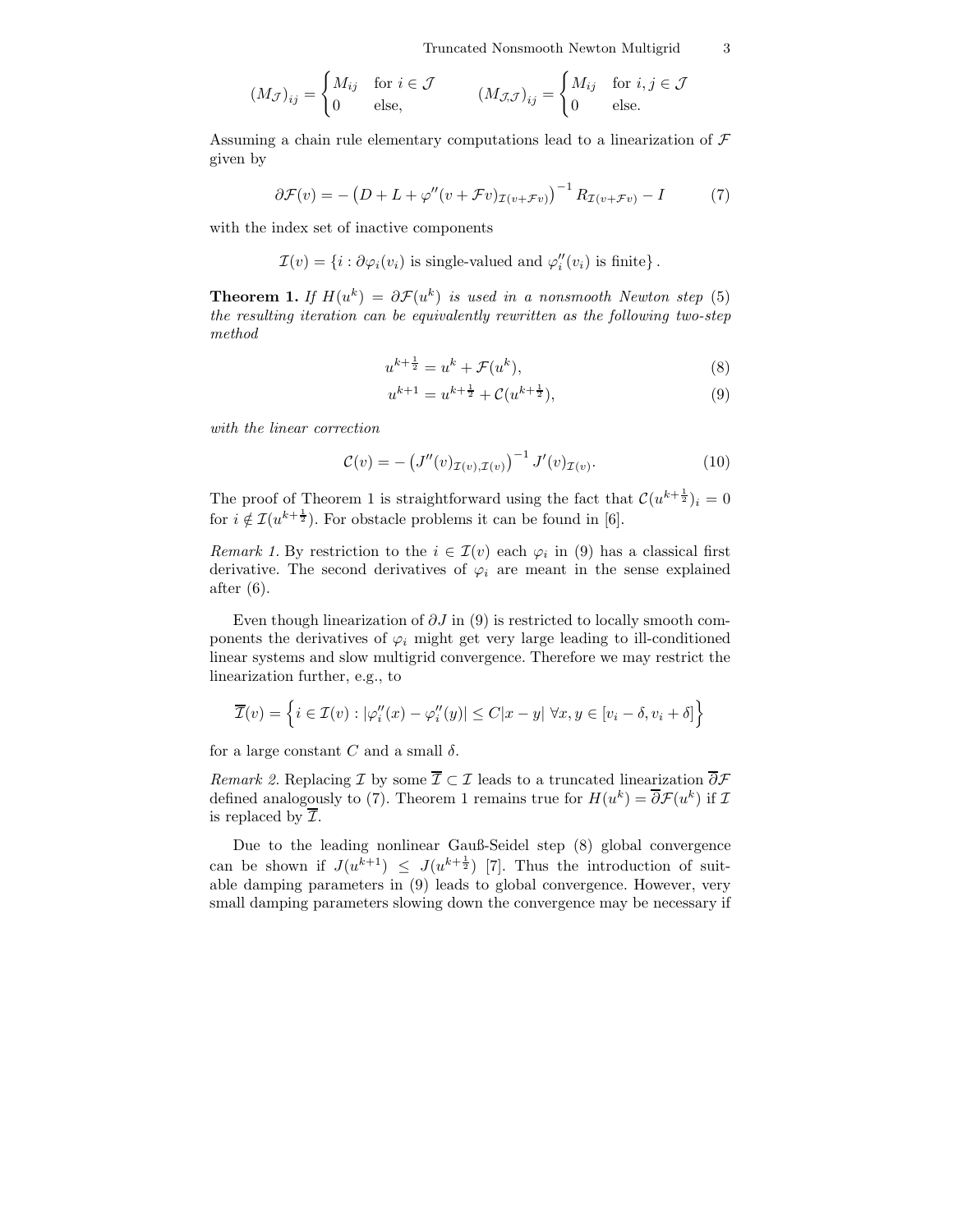$u^{k+\frac{1}{2}}+\mathcal{C}(u^{k+\frac{1}{2}})\notin \text{dom}(J)=\{v:J(v)<\infty\}.$  To overcome this problem we apply damping to a projected correction. If, additionally, we introduce inexact evaluation of  $\mathcal C$  represented by the error  $\varepsilon^k$  the algorithm reads

$$
u^{k+\frac{1}{2}} = u^k + \mathcal{F}(u^k),\tag{11}
$$

$$
u^{k+1} = u^{k + \frac{1}{2}} + \rho^k P^k (\mathcal{C}(u^{k + \frac{1}{2}}) + \varepsilon^k), \tag{12}
$$

where  $P^k$  is the projection onto  $\text{dom}(J) - u^{k + \frac{1}{2}}$  and  $\rho^k$  is computed by the line search

$$
\rho^k = \arg\min_{\rho \in \mathbb{R}} J(u^{k+\frac{1}{2}} + \rho P^k(\mathcal{C}(u^{k+\frac{1}{2}}) + \varepsilon^k)).
$$

Since this algorithm satisfies  $J(u^{k+1}) \leq J(u^{k+\frac{1}{2}})$  for arbitrary  $\varepsilon^k$  the following convergence result holds [7].

**Theorem 2.** For every  $u^0, \varepsilon^k \in \mathbb{R}^n$  the  $u^k$  converge to the solution u of (3).

## 3 Multigrid

Now we consider the fast and inexact solution of the system (10) by multigrid methods. Since the matrix is symmetric and positive definite on the subspace

$$
V^k = \{ v \in \mathbb{R}^n : v_i = 0 \,\,\forall i \notin \overline{\mathcal{I}}(u^{k + \frac{1}{2}}) \}
$$
\n
$$
(13)
$$

standard linear multigrid methods like successive or parallel subspace correction with standard transfer operators for problems in  $\mathbb{R}^n$  can be applied if the following two modifications are introduced:

- If a diagonal element in a matrix is zero the subspace correction for the corresponding subspace should be zero as well. This may happen on all levels since the fine matrix has zero rows and columns.
- After the sum of all coarse corrections is prolongated to the fine space  $\mathbb{R}^n$ all components  $i \notin \mathcal{I}(u^{k+\frac{1}{2}})$  should be set to zero.

With these two modifications each correction in a subspace  $U$  of  $\mathbb{R}^n$  is now naturally a correction in the Euclidean projection  $U^k$  of U onto  $V^k$ . Hence the subspace correction method automatically minimizes in suitable subspaces of  $V<sup>k</sup>$  without explicit construction of these subspaces or their basis functions.

Since there is no need to solve the systems (10) to a certain accuracy applying a single multigrid step is enough to achieve global convergence. The resulting overall algorithm consists of nonlinear smoothing on the fine level and linear multigrid for a reduced linearization. As a generalization of the algorithm in [6] we call it Truncated Nonsmooth Newton Multigrid (TNNMG). The algorithm is open to various modifications, e.g.:

- Additional nonlinear smoothing before the linear correction
- Linear smoothing on the fine level can be omitted.
- Alternative smoothers can be applied to the linear correction.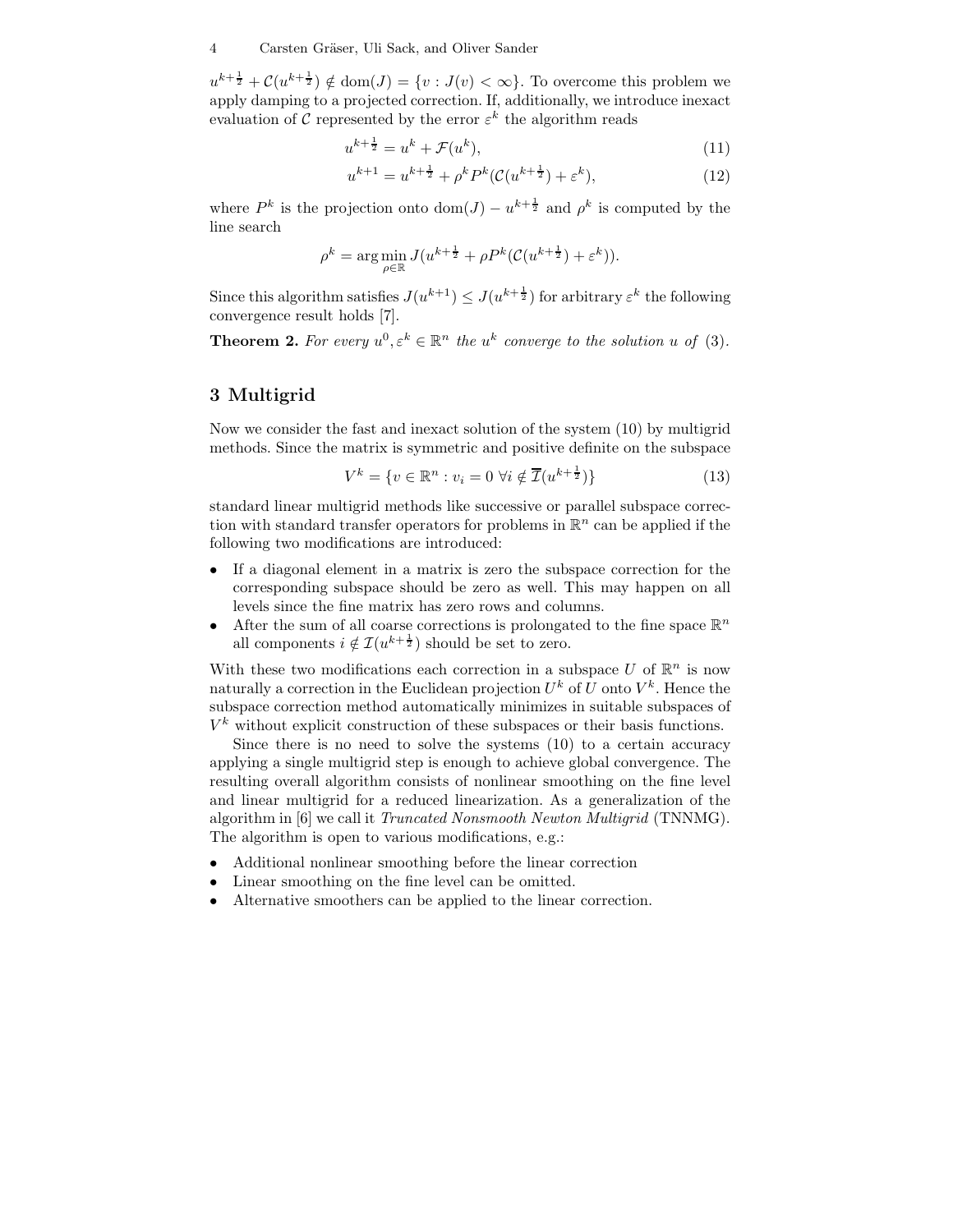## 4 Example I: Two-Body Contact in Linear Elasticity



Fig. 1. Two-body contact problem. a) Schematic view; b) solution; c) vertical cut through the von-Mises stress field; d) error per number of iterations.

We will now show how the algorithm can be used to efficiently solve multibody contact problems in linear elasticity. Consider two disjoint domains  $\Omega_1$ ,  $\Omega_2$  in  $\mathbb{R}^d, d \in \{2,3\}$ , discretized by simplicial grids. The boundary  $\Gamma_i = \partial \Omega_i$ ,  $i \in \{1,2\}$ , of each domain is decomposed in three disjoint parts  $\Gamma_i = \Gamma_{i,D} \cup$  $\Gamma_{i,N} \cup \Gamma_{i,C}$ . Let  $\mathbf{f}_i \in (L_2(\Omega_i))^d$ ,  $i \in \{1,2\}$ , be body force density fields, and  $\mathbf{t}_i \in (H^{-1/2}(\Gamma_{i,N}))^d$  be fields of surface traction. The two contact boundaries  $\Gamma_{i,C}$  are identified using a homeomorphism  $\Phi : \Gamma_{1,C} \to \Gamma_{2,C}$  and the initial distance function  $g: \Gamma_{1,C} \to \mathbb{R}, g(x) = ||\Phi(x) - x||$  is defined.

Let  $V_h$  be the space of first-order d-valued Lagrangian finite element functions on  $\Omega_1 \cup \Omega_2$  and  $\{\lambda\}$  the nodal basis in  $V_h$ . We denote the basis functions belonging to the  $n_C^i$  nodes of the contact boundaries  $\Gamma_{i,C}$ ,  $i \in \{1,2\}$  by  $\{\lambda_C^i\}$ , the corresponding coefficients in a vector  $v$  by  $v_C^i$  and the basis functions for the remaining  $n^I$  nodes by  $\{\lambda_I\}$ . The two-body contact problem can then be written as a minimization problem with a quadratic part as in (1) and  $n = d(n^I + n_C^1 + n_C^2)$ . Here A and b are the stiffness matrix and right-hand-side vector of linear elasticity, respectively. The nonlinearity is the characteristic functional  $\varphi = \chi_K$  of the mortar discretized admissible set

$$
\mathcal{K} = \{ v \in \mathbb{R}^{dn} \mid N \mathsf{D} v_C^1 - N \mathsf{M} v_C^2 \le \mathsf{g} \} \tag{14}
$$

with a sparse mass matrix  $M$ , a diagonal mass matrix  $D$ , a matrix  $N$  which contains the domain normals, and the weak obstacle g. Contrary to (1)  $\chi_K$ does not have pointwise structure. To overcome this we introduce the transformed basis [11]

$$
\{\widetilde{\boldsymbol{\lambda}}\} = OB\{\boldsymbol{\lambda}\} = \begin{pmatrix} I & 0 & 0 \\ 0 & O_C & 0 \\ 0 & 0 & I \end{pmatrix} \begin{pmatrix} I & 0 & 0 \\ 0 & I & 0 \\ 0 & (D^{-1}M)^T & I \end{pmatrix} \begin{pmatrix} \boldsymbol{\lambda}_I \\ \boldsymbol{\lambda}_C^1 \\ \boldsymbol{\lambda}_C^2 \end{pmatrix}.
$$

In this basis, we get a minimization problem of the form (1) with a matrix  $\widetilde{A} = OBAB^{T}O^{T}$ , a right-hand side  $\widetilde{b} = OBb$  and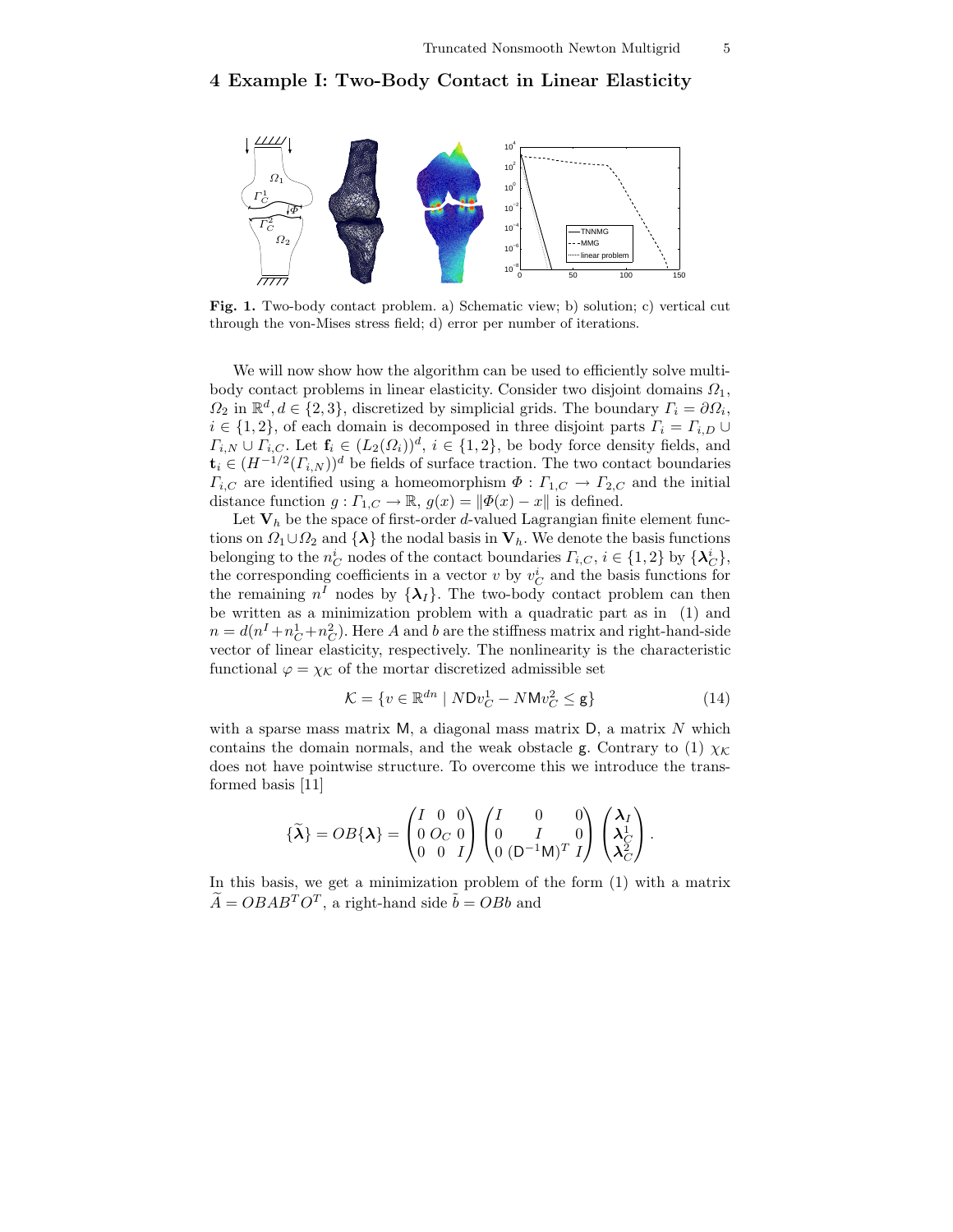6 Carsten Gräser, Uli Sack, and Oliver Sander

$$
\tilde{\varphi}_{p,0}(v_{p,0}) = \begin{cases} 0 & v_{p,0} \le (\mathsf{D}^{-1}\mathsf{g})_p, \ p \text{ is vertex on } \Gamma_{1,C} \\ \infty & \text{else.} \end{cases}
$$
(15)

The matrix  $O_C$  is block-diagonal. For each vertex p on  $\Gamma_{1,C}$ , the  $d \times d$  diagonal entry  $(O_C)_{pp}$  contains the Householder reflection which maps the first canonical basis vector of  $\mathbb{R}^d$  onto the domain normal at p. Due to the pointwise structure (15), a projected block Gauß-Seidel scheme converges. For the coarse grid correction (10) we compute

$$
J''(v)_{\mathcal{I}(v),\mathcal{I}(v)} = \widetilde{A}_{\mathcal{I}(v),\mathcal{I}(v)} \quad \text{and} \quad J'(v)_{\mathcal{I}(v)} = \left[\widetilde{A}v - \widetilde{b}\right]_{\mathcal{I}(v)},
$$

and apply one linear multigrid step to this.

Remark 3. For the transition from the finest to the second finest grid level the standard multigrid prolongation operator P is replaced by  $\tilde{P} = OB^{-1}P$ . That way, discretization on the coarser levels is with respect to the nodal basis. Truncation and the transforming prolongation  $P$  can be combined in a single operator. This avoids having to store two fine-grid matrices.

As an example geometry we use the Visible Human data set [1]. We assume bone to be an isotropic, homogeneous, linear elastic material with  $E = 17 \text{ GPa}$ and  $\nu = 0.3$ . The bottom section of the proximal tibia is clamped and a downward displacement of 6 mm is prescribed on the upper section of the femur (see Fig. 1, left). The implementation is based on the Dune library [2].

We compare the numerical efficiencies of our solver and a monotone multigrid method (MMG), which is currently the fastest known globally convergent solver for two-body contact problems [8, 11]. It is well known that the MMG degenerates to a linear multigrid method once the active set has been found and hence shows linear multigrid convergence asymptotically.

We use nested iteration on two adaptive grids with 44777 vertices in total. Errors are computed by comparing with a precomputed reference solution u<sup>\*</sup>. The error  $e_i = ||\mathbf{u}_i - \mathbf{u}^*||_A$  is plotted in Fig. 1. As expected, both the TNNMG and the MMG asymptotically show a linear multigrid convergence speed. However, the MMG needs more than 80 iterations to reach the asymptotic phase (see [10] for an explanation), whereas the TNNMG enters the asymptotic phase immediately. Note that iteration counts can be compared directly because both methods do a similar amount of work per iteration.

Remark 4. For two-body contact problems, the TNNMG is considerably easier to implement than the monotone multigrid method. See [10] for details.

#### 5 Example II: The Allen-Cahn Equation

The Allen-Cahn equation is a well established diffuse interface model for phase transition phenomena as, e.g., solidification or crystallographic transformations. It can alternatively be interpreted as a regularization of the sharp interface geometric PDE for mean curvature flow (cf. [4]). The model considers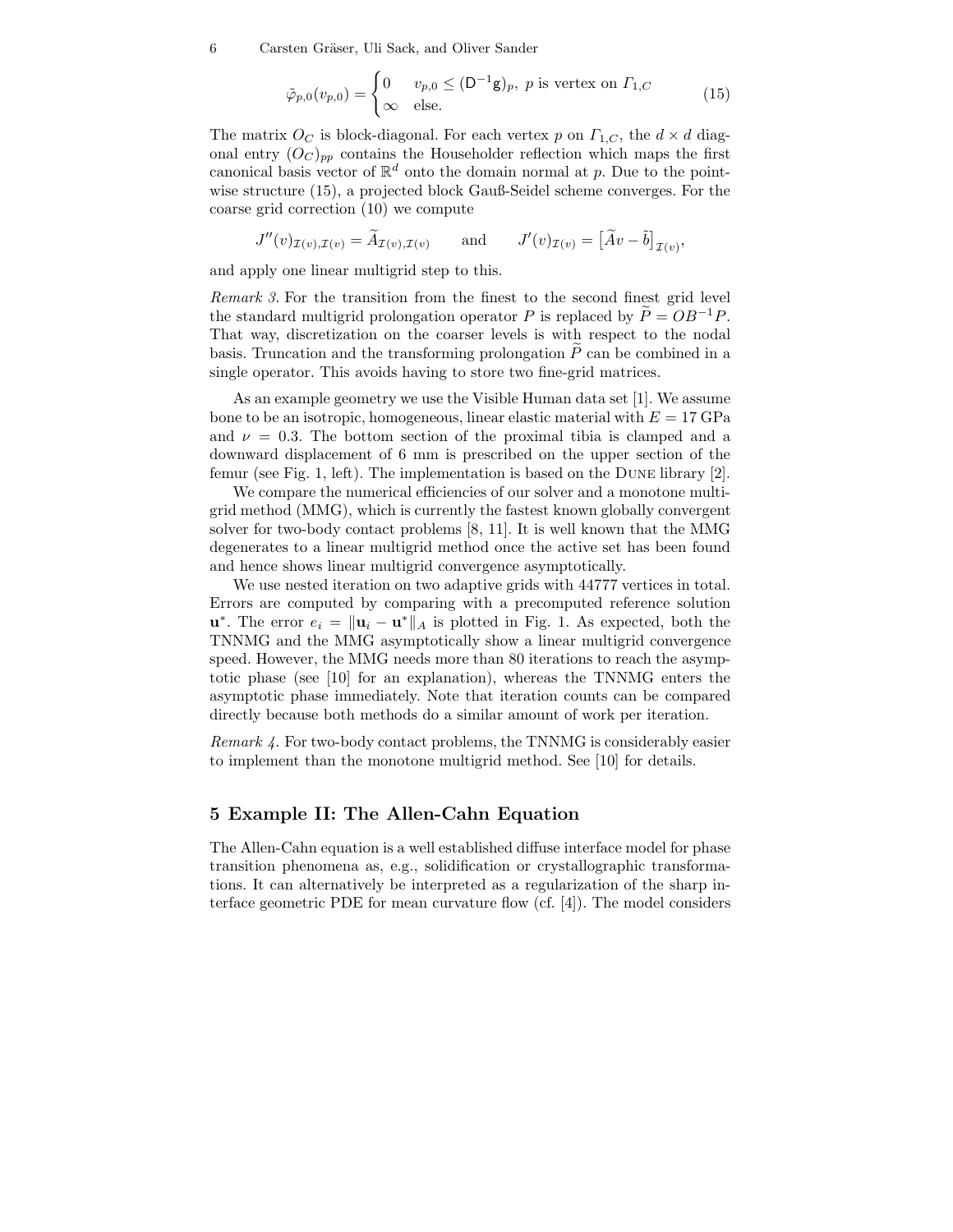an order parameter  $u : \mathbb{R}^d \supset \Omega \to [-1,1]$  where the interval boundaries correspond to the pure phases, and is based on the Ginzburg-Landau energy

$$
\mathcal{E}(u) = \int_{\Omega} \left( \frac{\varepsilon}{2} |\nabla u|^2 + \frac{1}{\varepsilon} \psi(u) \right) dx.
$$
 (16)

In the following, the potential  $\psi$  is taken to be

$$
\psi(u) = \underbrace{\frac{1}{2}\theta\left((1+u)\ln\left(\frac{1+u}{2}\right)+(1-u)\ln\left(\frac{1-u}{2}\right)\right)}_{=: \phi_{\theta}(u)} + \frac{1}{2}\theta_c\left(1-u^2\right)
$$

which for  $\theta < \theta_c$  takes on the characteristic double-well shape. The Allen-Cahn equation

$$
\varepsilon u_t = \varepsilon \Delta u - \varepsilon^{-1} \psi'(u) \tag{17}
$$

results as the  $L^2$ -gradient flow of (16). For a given triangulation T of the domain  $\Omega$ , which for simplicity we will assume to be a polygonal domain in  $\mathbb{R}^2$ , let  $V_T$  denote the space of continuous piecewise linear finite elements, N the set of nodes and  $\{\lambda_p | p \in \mathcal{N}\}\subset V_{\mathcal{T}}$  the nodal basis. Time discretization by a semi-implicit Euler scheme and subsequent finite element discretization of (17) yields the variational problem

$$
u_k \in V_T: \quad a(u_k, v) - \ell_k(v) + \frac{\tau}{\varepsilon^2} (\phi_\theta'(u_k), v)_T = 0 \quad \forall v \in V_T \tag{18}
$$

to be solved in the k<sup>th</sup> time step. Here  $(\cdot, \cdot)$  denotes the lumped  $L^2$ -product on  $V_T$ . Furthermore

$$
\ell_k(v) = \left(1 + \frac{\theta_c \tau}{\varepsilon^2}\right) (u_{k-1}, v)_{\mathcal{T}}, \quad a(v, w) = \tau(\nabla v, \nabla w) + (v, w)_{\mathcal{T}}
$$

are a linear functional and a symmetric, positive definite bilinear form, respectively. Thus (18) is equivalent to the minimization problem in  $V<sub>T</sub>$  for

$$
J(v) = a(v, v) - \ell_k(v) + \frac{\tau}{\varepsilon^2} \sum_{p \in \mathcal{N}} \phi_\theta(v(p)) \int_{\Omega} \lambda_p(x) dx.
$$

Identifying  $V_T$  with  $\mathbb{R}^n$  we are now in the setting described in Section 1.

For the numerical example we choose  $\Omega = [-1, 1]^2$ ,  $\varepsilon = 10^{-2}$ ,  $\theta_c = 1$ ,  $\tau =$ 10−<sup>4</sup> , and an initial value as shown in Fig. 2. We use one nonlinear smoothing step and a  $V(3,3)$ -cycle for the linearized system with nested iteration and compare the averaged convergence rates versus the temperature  $\theta$ . Furthermore the error  $e_j = ||u_1^j - u_1^*||_a$  in the *j*th TNNMG-step of the first time step is considered where  $u_1^*$  is a precomputed reference solution.

As Figs. 2c+d indicate, the TNNMG-method exhibits very fast convergence and robustness wrt.  $\theta$  which is remarkable as  $\phi_{\theta}$  is singular for  $\theta \to 0$ . Note that the convergence rates here never exceed 0.1. Experiments have shown that introducing additional nonlinear smoothing steps does not significantly accelerate convergence any further in this testcase whereas using less linear smoothing results in a considerable slowdown.